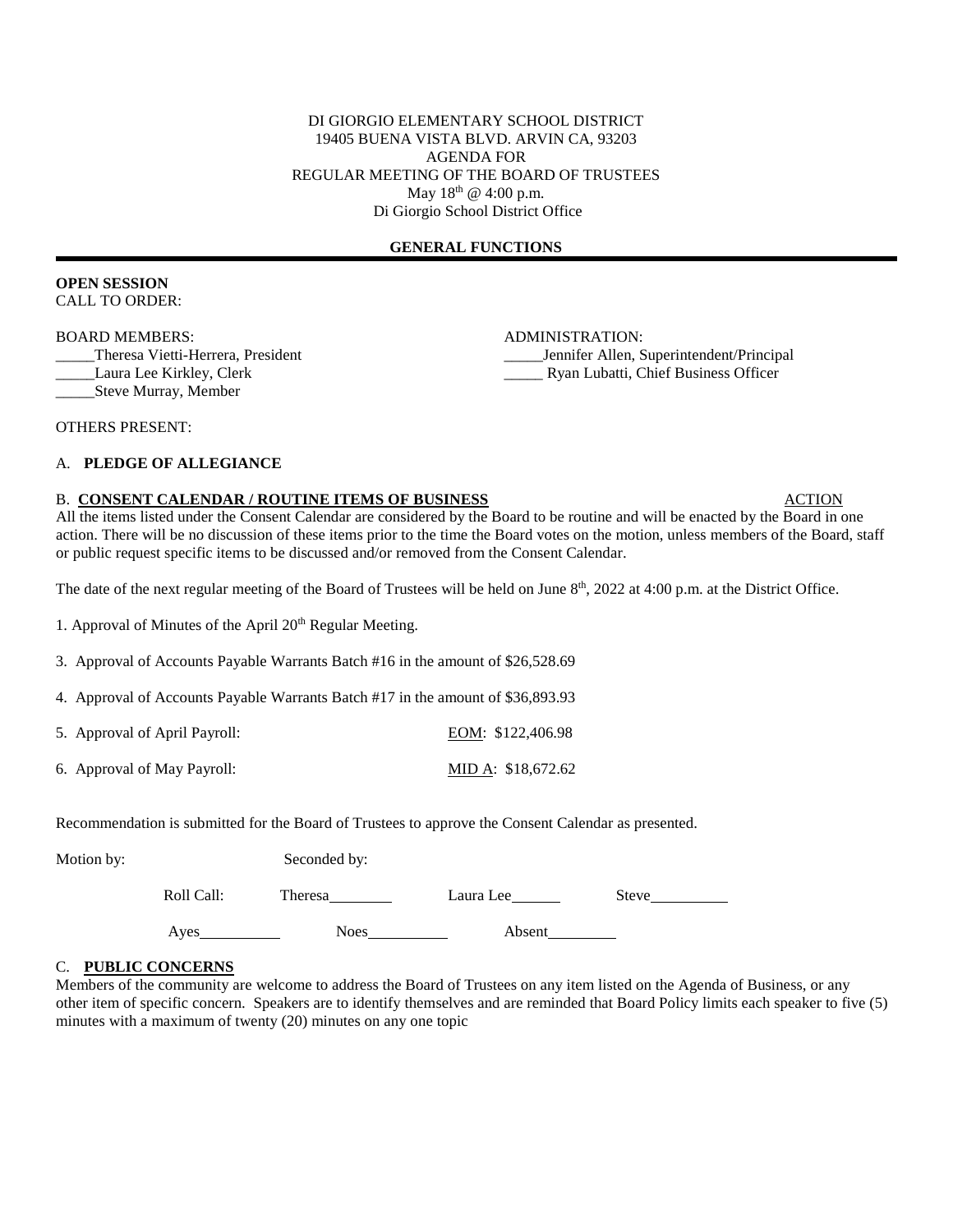# **COMMUNICATIONS & CORRESPONDENCE**

| 2021-2022 ENROLLMENT<br>$\mathsf{A}$ |        |      |
|--------------------------------------|--------|------|
| Randel                               | (TK/K) | 3/26 |
| Naeem                                | (1)    | 21   |
| Sawyer                               | (2)    | 25   |
| Sanchez                              | (3)    | 25   |
| De Hoyos                             | (4)    | 15   |
| Tinsley                              | (5)    | 21   |
| Perreault                            | (6)    | 26   |
| Kenefsky                             | (7)    | 23   |
| Weller                               | (8)    | 26   |
| <b>Total:</b>                        |        | 211  |

# **STUDENTS**

|                                                                                                                                                                                                                                                             | A. DISAPPROVAL OF INTERDISTRICT TRANSFER<br>It is recommended that the Board disapprove the following students for the 2021-2022 school year.<br>Victor Paz $-4$ <sup>th</sup> Grade |                                                                                                |                                                                                                                                  |               |
|-------------------------------------------------------------------------------------------------------------------------------------------------------------------------------------------------------------------------------------------------------------|--------------------------------------------------------------------------------------------------------------------------------------------------------------------------------------|------------------------------------------------------------------------------------------------|----------------------------------------------------------------------------------------------------------------------------------|---------------|
| Motion by:                                                                                                                                                                                                                                                  |                                                                                                                                                                                      | Seconded by:                                                                                   |                                                                                                                                  |               |
| Roll Call:                                                                                                                                                                                                                                                  | Theresa_                                                                                                                                                                             | Laura Lee                                                                                      |                                                                                                                                  |               |
| <b>B. APPROVAL OF INTERDISTRICT TRANSFER</b><br>Adriel Rosales - Kindergarten<br>$\bullet$<br>Aidynn Rosales $-2nd$ Grade<br>$\bullet$<br>Antonio Rosales – $7th$ Grade<br>$\bullet$<br>$\bullet$<br>Aria Valencia - Kindergarten<br>$\bullet$<br>$\bullet$ | Genesis Morales - Pre-Kindergarten<br>Leonardo Valencia - Pre-Kindergarten                                                                                                           | It is recommended that the Board approve the following students for the 2022-2023 school year. |                                                                                                                                  | <b>ACTION</b> |
| Motion by:                                                                                                                                                                                                                                                  |                                                                                                                                                                                      | Seconded by:                                                                                   |                                                                                                                                  |               |
| Roll Call:                                                                                                                                                                                                                                                  | Theresa                                                                                                                                                                              | Laura Lee                                                                                      |                                                                                                                                  |               |
|                                                                                                                                                                                                                                                             |                                                                                                                                                                                      |                                                                                                | Absent                                                                                                                           |               |
| <b>BUSINESS &amp; FINANCE</b>                                                                                                                                                                                                                               |                                                                                                                                                                                      |                                                                                                |                                                                                                                                  |               |
|                                                                                                                                                                                                                                                             |                                                                                                                                                                                      | A. APPROVAL OF CONTRACT WITH CREATIVE BUS SALES                                                | It is recommended that the Board approve the contract with Creative Bus Sales for the purchase of a school bus for \$201,742.73. | <b>ACTION</b> |
| Motion by:                                                                                                                                                                                                                                                  |                                                                                                                                                                                      | Seconded by:                                                                                   |                                                                                                                                  |               |
| Roll Call:                                                                                                                                                                                                                                                  | Theresa                                                                                                                                                                              | Laura Lee                                                                                      |                                                                                                                                  |               |
|                                                                                                                                                                                                                                                             | Ayes                                                                                                                                                                                 | Noes                                                                                           | Absent                                                                                                                           |               |